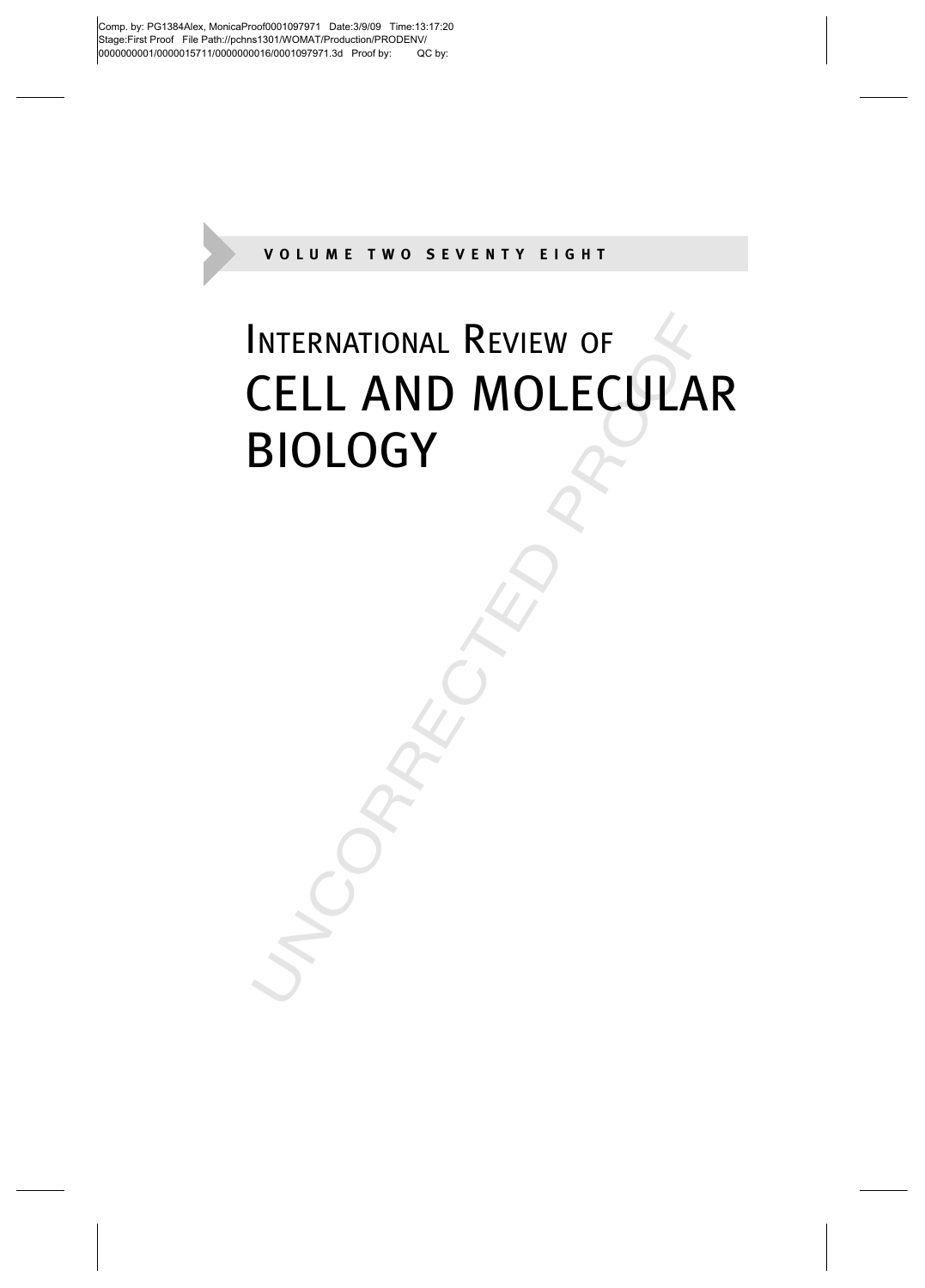# VIEW INTERNATIONAL REVIEW OF CELL AND MOLECULAR BIOLOGY

Series Editors

| <b>GEOFFREY H. BOURNE</b>       | 1949–1988      |
|---------------------------------|----------------|
| <b>JAMES F. DANIELLI</b>        | 1949-1984      |
| <b>KWANG W. JEON</b>            | $1967 -$       |
| <b>MARTIN FRIEDLANDER</b>       | 1984-1992      |
| <b>JONATHAN JARVIK</b>          | 1993-1995      |
| <b>Editorial Advisory Board</b> |                |
| <b>ISAIAH ARKIN</b>             | <b>WALLA</b>   |
| PETER L. BEECH                  | <b>BRUCE</b>   |
| ROBERT A. BLOODGOOD             | <b>MICHAI</b>  |
| <b>DEAN BOK</b>                 | <b>KEITH E</b> |
| <b>HIROO FUKUDA</b>             | <b>ANDRE</b>   |
| RAY H. GAVIN                    | MANFR          |
| <b>MAY GRIFFITH</b>             | <b>TERUO</b>   |
| <b>WILLIAM R. JEFFERY</b>       | <b>ROBER</b>   |
| <b>KEITH LATHAM</b>             |                |
|                                 |                |

PETER L. BEECH BRUCE D. MCKEE ROBERT A. BLOODGOOD MICHAEL MELKONIAN DEAN BOK KEITH E. MOSTOV HIROO FUKUDA ANDREAS OKSCHE RAY H. GAVIN MANERED SCHLIWA MAY GRIFFITH TERUO SHIMMEN WILLIAM R. IEFFERY ROBERT A. SMITH KEITH LATHAM

ISAIAH ARKIN WALLACE F. MARSHALL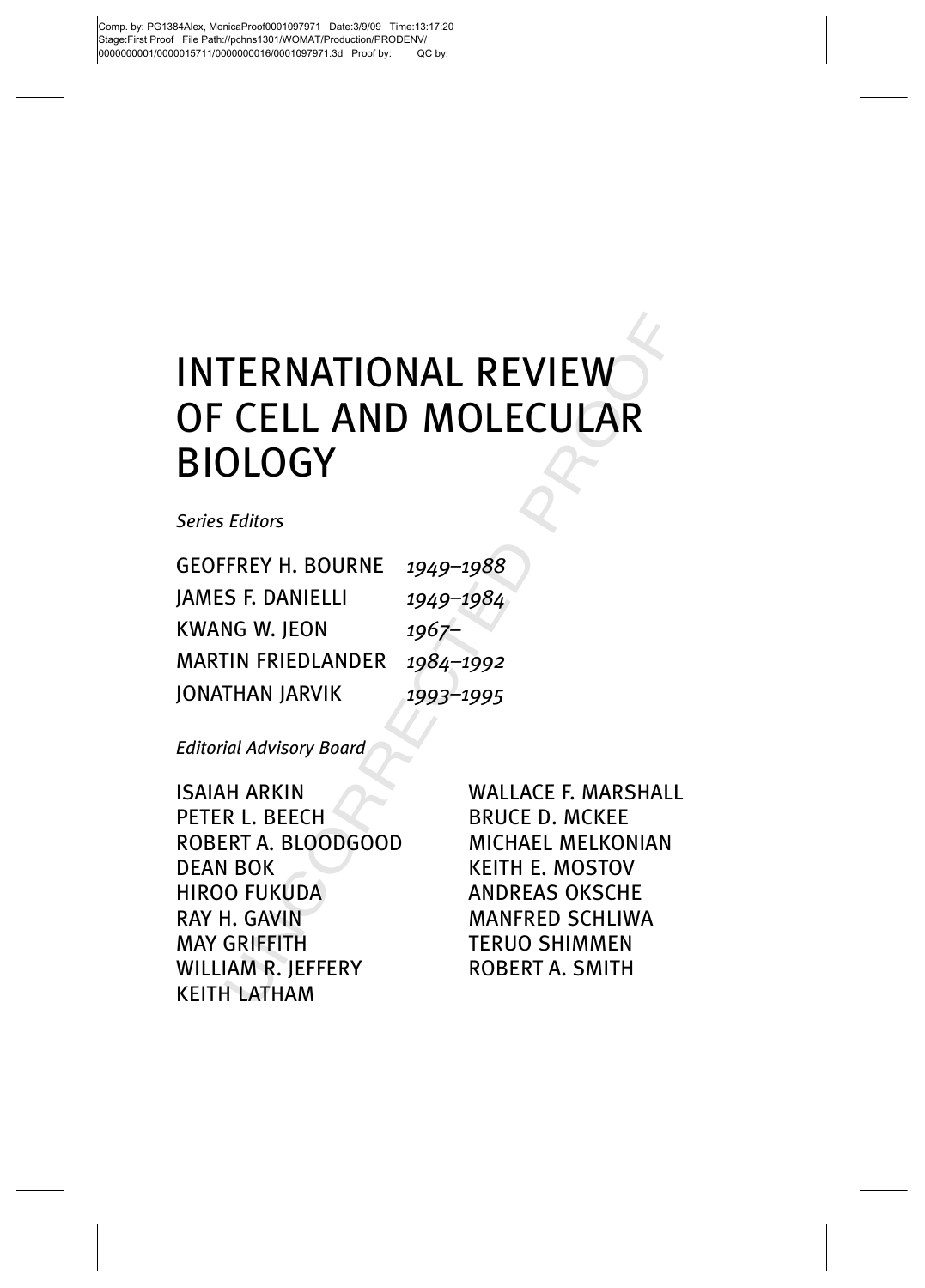### VOLUME TWO SEVENTY EIGHT

# W OF<br>PLECULA INTERNATIONAL REVIEW OF CELL AND MOLECULAR BIOLOGY

EDITED BY

EDITED BY<br>
SWANG W. JEON<br>
Department of Biochemistry<br>
Iniversity of Tennessee<br>
Knoxville, Tennessee<br>
Schoken School<br>
Schoken Schoken<br>
Schoken Schoken<br>
Schoken Schoken<br>
Schoken Schoken<br>
Schoken Schoken<br>
Schoken Schoken<br>
Sch KWANG W. JEON Department of Biochemistry University of Tennessee Knoxville, Tennessee



AMSTERDAM • BOSTON • HEIDELBERG • LONDON NEW YORK • OXFORD • PARIS • SAN DIEGO SAN FRANCISCO • SINGAPORE • SYDNEY • TOKYO Academic Press is an imprint of Elsevier

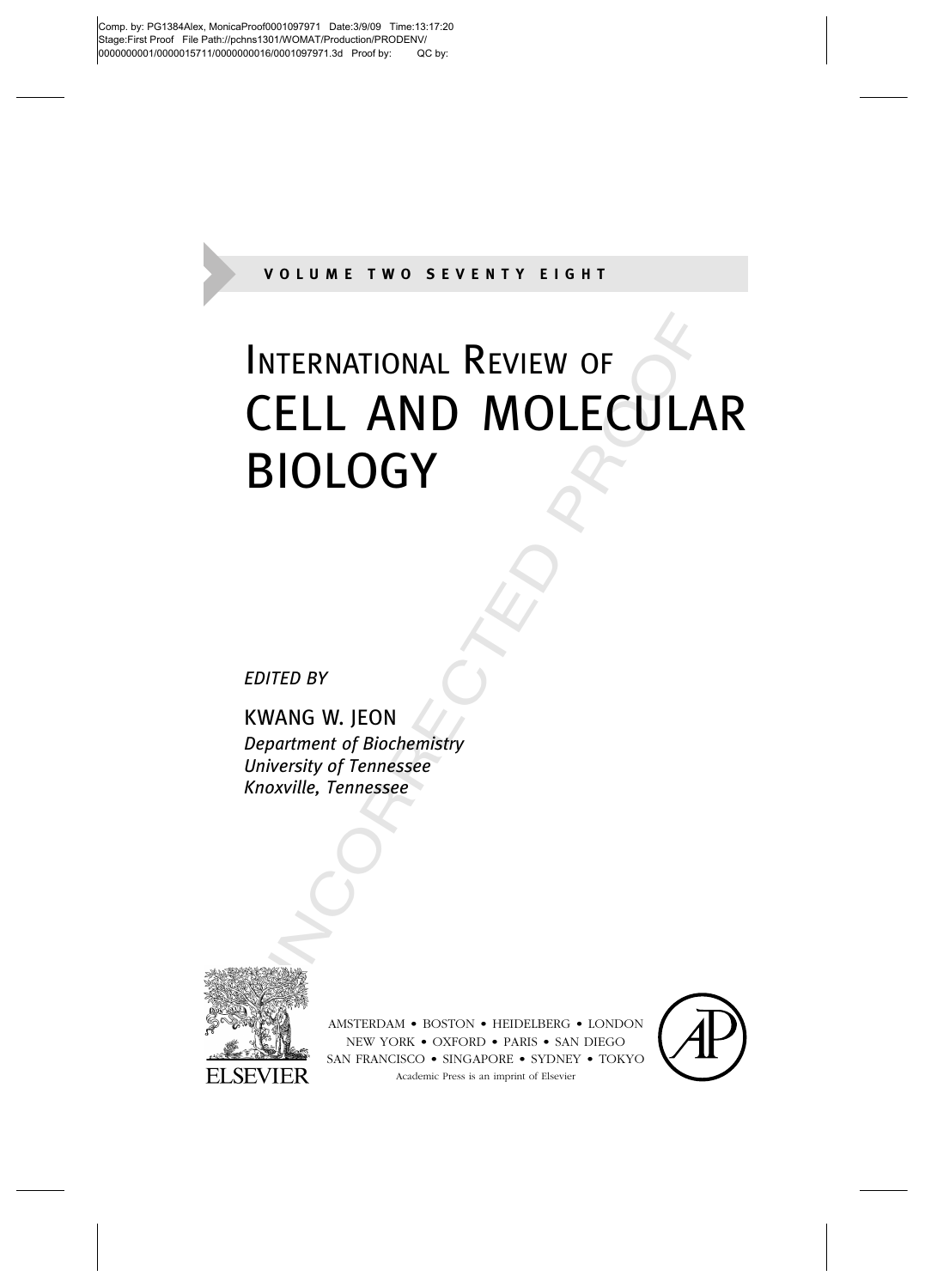Front Cover Photography: Cover figure by Brant Isakson

Academic Press is an imprint of Elsevier 525 B Street, Suite 1900, San Diego, CA 92101-4495, USA 30 Corporate Drive, Suite 400, Burlington, MA 01803, USA 32 Jamestown Road, London NW1 7BY, UK Radarweg 29, PO Box 211, 1000 AE Amsterdam, The Netherlands

First edition 2009

Copyright ( $\odot$  2009, Elsevier Inc. All Rights Reserved.

ands<br>
Val system or transmitted in any thing or otherwise without the p<br>
Technology Rights Departmen<br>
53333; email: permissions@else No part of this publication may be reproduced, stored in a retrieval system or transmitted in any form or by any means electronic, mechanical, photocopying, recording or otherwise without the prior written permission of the publisher

Permissions may be sought directly from Elsevier's Science & Technology Rights Department in Oxford, UK: phone (+44) (0) 1865 843830; fax (+44) (0) 1865 853333; email: permissions@elsevier. com. Alternatively you can submit your request online by visiting the Elsevier web site at http://elsevier.com/locate/permissions, and selecting Obtaining permission to use Elsevier material.

Notice

Alternatively you can submit your request online by<br>p://elsevier.com/locate/permissions, and selecting Obtaining<br>responsibility is assumed by the publisher for any injury and/or dr<br>of products liability, negligence or othe No responsibility is assumed by the publisher for any injury and/or damage to persons or property as a matter of products liability, negligence or otherwise, or from any use or operation of any methods, products, instructions or ideas contained in the material herein. Because of rapid advances in the medical sciences, in particular, independent verification of diagnoses and drug dosages should be made.

A catalogue record for this book is available from the British Library

A catalog record for this book is available from the Library of Congress

For information on all Academic Press publications visit our website at elsevierdirect.com

ISBN: 978-0-12-374809-6

PRINTED AND BOUND IN USA 09 10 11 12 10 9 8 7 6 5 4 3 2 1

libraries in developing countries www.elsevier.com | www.bookaid.org | www.sabre.org **ELSEVIER** BOOK AID Sabre Foundation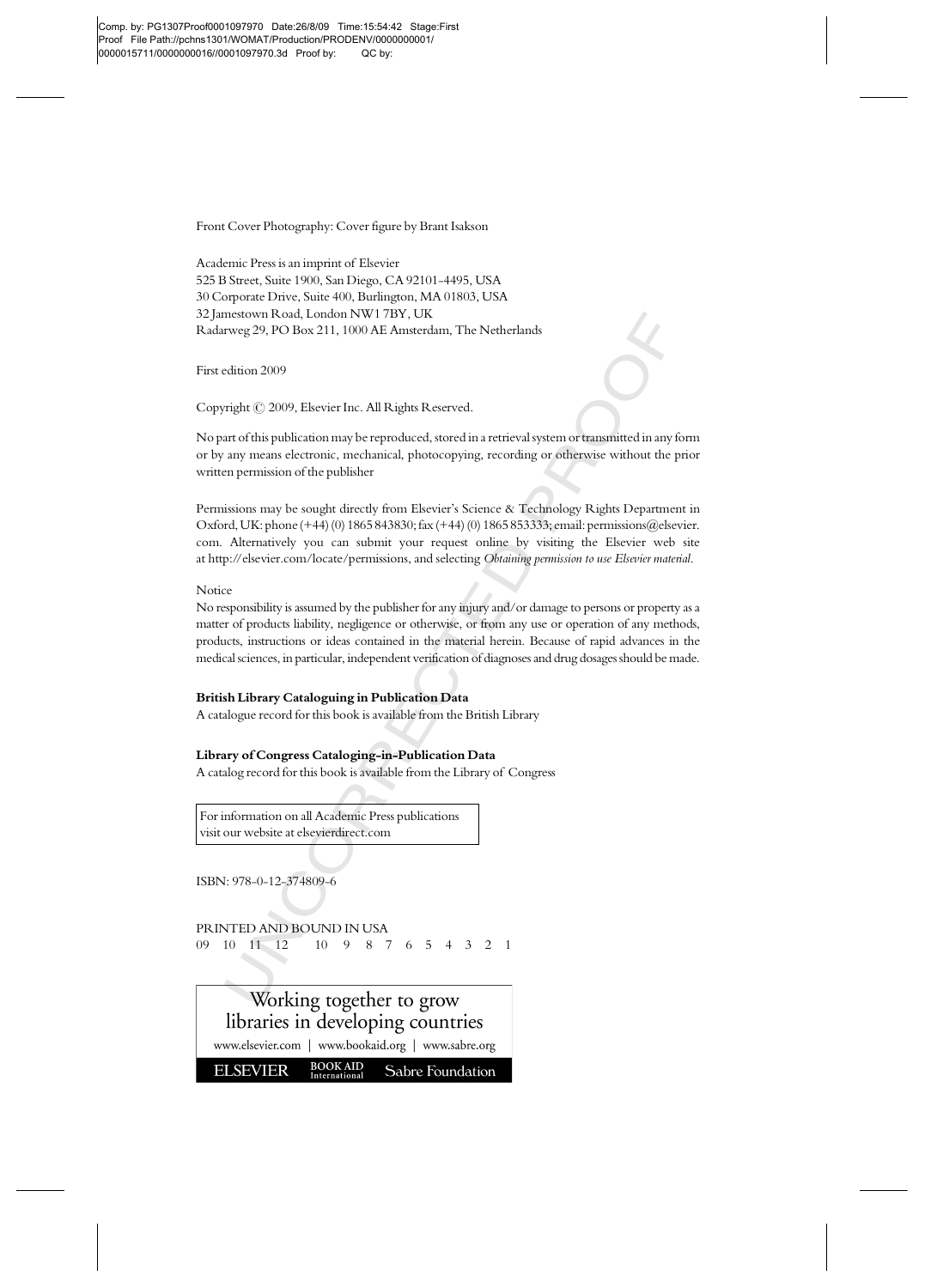Comp. by: PG1361Proof0001097972 Date:2/9/09 Time:09:44:30 Stage:First Proof File Path://pchns1301/WOMAT/Production/PRODENV/0000000001/ 0000015711/0000000016/0001097972.3d Proof by: QC by:

## **CONTENTS**

|    | Contributors                                                                                                                                                              | iх           |
|----|---------------------------------------------------------------------------------------------------------------------------------------------------------------------------|--------------|
| 1. | <b>Macromolecular Trafficking and Immune Evasion</b><br>in African Trypanosomes<br>Mark C. Field, Jennifer Lumb, Vincent A'dunga,<br>Nicola G. Jones, and Markus Engstler | 1            |
|    | General Overview of the Trypanosome Life Cycle<br>1.<br><b>Immune Evasion Mechanisms</b><br>2.<br>3.<br><b>Endocytic Pathways</b>                                         | 3<br>5<br>16 |
|    | Developmental Remodeling and Signaling<br>4.                                                                                                                              | 27           |
|    | <b>Sorting Signals</b><br>5.<br>6. Secretory Protein Folding and Exocytosis                                                                                               | 28<br>32     |
|    | 7. Golgi Apparatus; Functions and Replication                                                                                                                             | 39           |
|    | Ubiquitylation and Endocytosis of Trans-Membrane Domain Proteins<br>8.                                                                                                    | 42           |
|    | Evolution of the Trypanosome Endomembrane System<br>9.                                                                                                                    | 46           |
|    | 10. Conclusions and Future Perspectives                                                                                                                                   | 50           |
|    | Acknowledgments                                                                                                                                                           | 51           |
|    | <b>References</b>                                                                                                                                                         | 52           |
|    | 2. Biological and Biophysical Properties of Vascular<br><b>Connexin Channels</b><br>Scott Johnstone, Brant Isakson, and Darren Locke                                      | 69           |
|    | Introduction<br>$\mathbf{1}$ .                                                                                                                                            | 71           |
|    | 2. The Vasculature                                                                                                                                                        | 72           |
|    | 3. Connexin Channels                                                                                                                                                      | 75           |
|    | 4. Gap Junctional Communication Pathways in the Vasculature                                                                                                               | 82           |
|    | 5. Permeability of Vascular Connexin Channels                                                                                                                             | 87           |
|    | Involvement of Connexin in Vascular Disease<br>6.                                                                                                                         | 101          |
|    | 7. Concluding Remarks                                                                                                                                                     | 104          |
|    | Acknowledgments                                                                                                                                                           | 105          |
|    | <b>References</b>                                                                                                                                                         | 105          |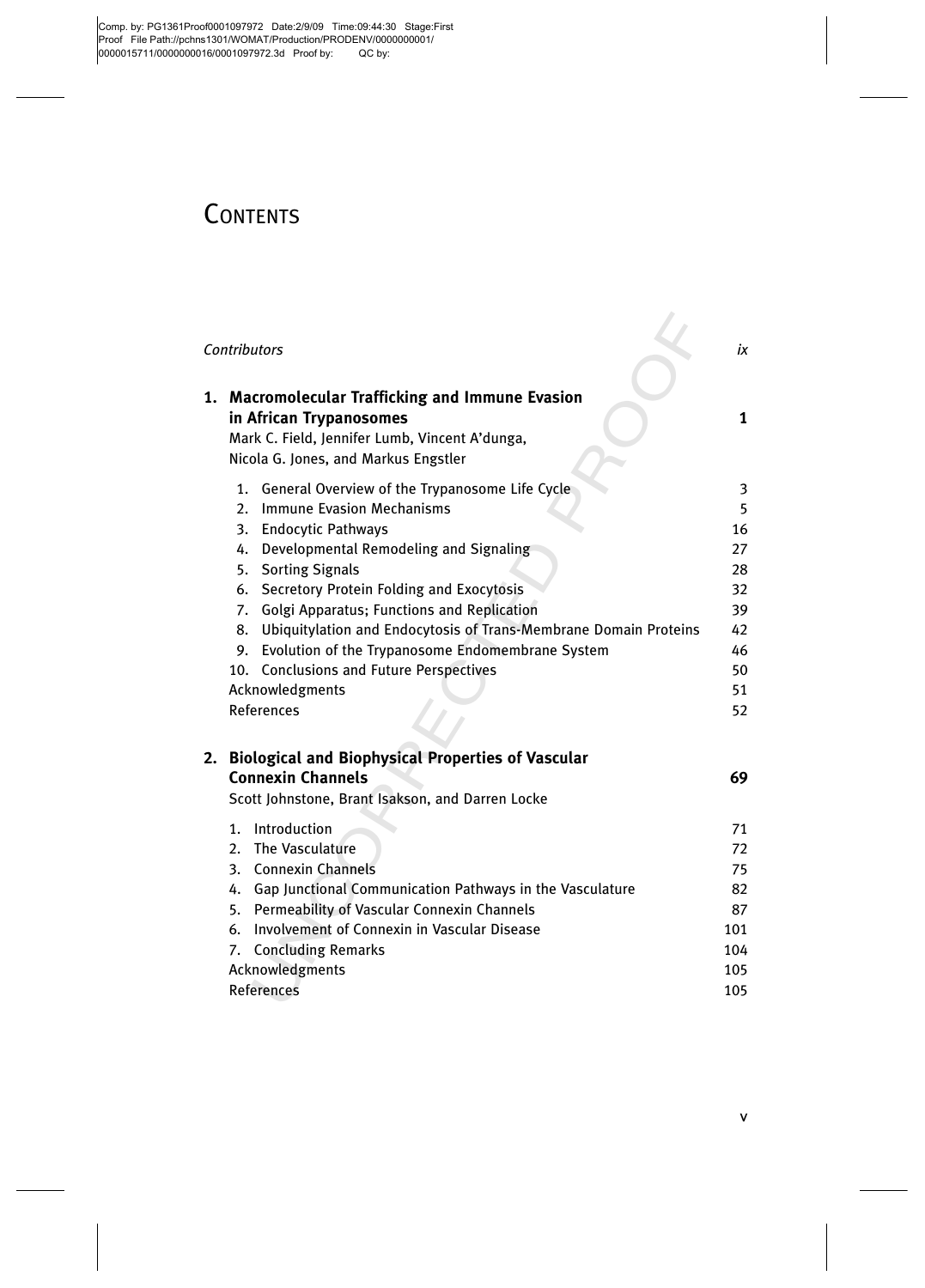| ٧I |                                                                                                                               | Contents |
|----|-------------------------------------------------------------------------------------------------------------------------------|----------|
|    | 3. Genotype-Phenotype Mapping: Developmental Biology<br><b>Confronts the Toolkit Paradox</b><br>Joel Atallah and Ellen Larsen |          |
|    | 1.<br>Introduction                                                                                                            | 120      |
|    | Understanding the Genotype-Phenotype Relationship<br>2.                                                                       | 121      |
|    | From Sequence to Form<br>3.                                                                                                   | 125      |
|    | <b>Beyond Sequence</b><br>4.                                                                                                  | 135      |
|    | Case Study for Parsing Gene, Cell and Self-Organizing Roles<br>5.                                                             |          |
|    | in Morphogenesis                                                                                                              | 138      |
|    | 6. Conclusion                                                                                                                 | 142      |
|    | Acknowledgments                                                                                                               | 142      |
|    | References                                                                                                                    | 142      |
|    | 4. Role of Spindle Asymmetry in Cellular Dynamics<br>Yves Barral and Dimitris Liakopoulos                                     | 149      |
|    | 1.<br>Introduction                                                                                                            | 150      |
|    | Spindle Asymmetry and Control of Cell Cycle<br>2.                                                                             | 152      |
|    | Spindle Asymmetry During Asymmetric Cell Divisions<br>3.                                                                      | 174      |
|    | <b>Concluding Remarks</b><br>4.                                                                                               | 201      |
|    | <b>References</b>                                                                                                             | 203      |
|    | 5. Cell Adhesion in Amphibian Gastrulation<br><b>Rudolf Winklbauer</b>                                                        | 215      |
|    | Introduction<br>1.                                                                                                            | 216      |
|    | Characteristics of Amphibian Gastrulation<br>2.                                                                               | 217      |
|    | Gastrula Tissue as a Liquid: Cell Adhesion, Cell Sorting,<br>3.                                                               |          |
|    | Boundary Formation, and Tissue Positioning                                                                                    | 223      |
|    | Collective Cell Migration, Cell Rearrangement,<br>4.                                                                          |          |
|    | and Intercellular Migration                                                                                                   | 249      |
|    | 5. Conclusion                                                                                                                 | 260      |
|    | Acknowledgments                                                                                                               | 261      |
|    | <b>References</b>                                                                                                             | 261      |
|    | 6. Molecular and Cell Biology of Testicular Tumors<br>Paolo Chieffi, Renato Franco, and Giuseppe Portella                     | 277      |
|    | Introduction<br>1.                                                                                                            | 278      |
|    | <b>Epidemiology and Risk Factors</b><br>2.                                                                                    | 279      |
|    | Histopathology<br>3.                                                                                                          | 280      |
|    | Prognostic and Diagnostic Markers<br>4.                                                                                       | 294      |
|    |                                                                                                                               |          |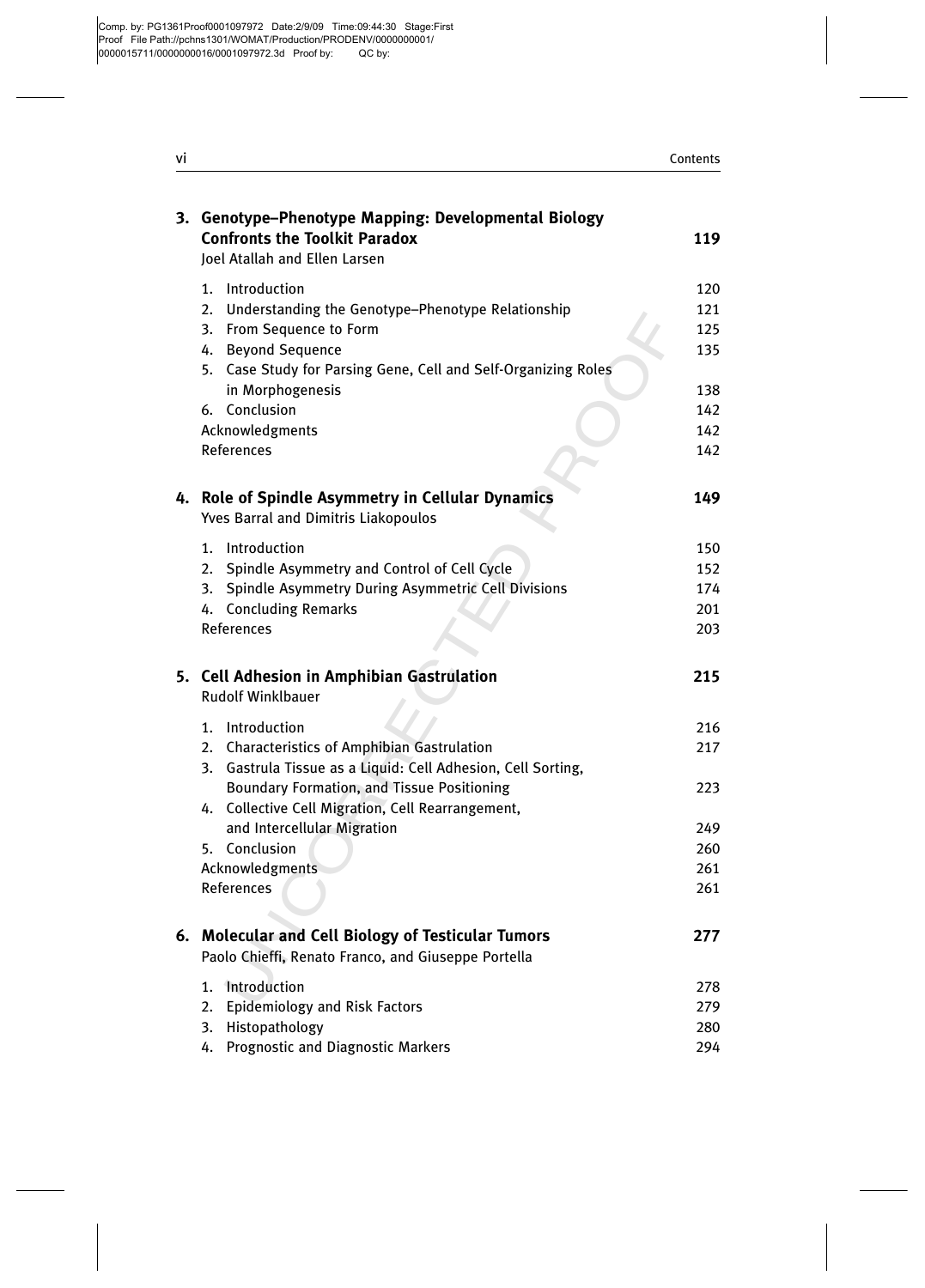Comp. by: PG1361Proof0001097972 Date:2/9/09 Time:09:44:30 Stage:First Proof File Path://pchns1301/WOMAT/Production/PRODENV/0000000001/ 0000015711/0000000016/0001097972.3d Proof by: QC by:

|       | Contents                                                                                                                                                                                             | vii        |
|-------|------------------------------------------------------------------------------------------------------------------------------------------------------------------------------------------------------|------------|
|       |                                                                                                                                                                                                      |            |
|       | 5. Therapy<br>6. Conclusions and Perspectives                                                                                                                                                        | 297<br>301 |
|       | Acknowledgments                                                                                                                                                                                      | 301        |
|       | References                                                                                                                                                                                           | 302        |
|       |                                                                                                                                                                                                      |            |
|       | 7. Polarity Proteins and Cell-Cell Interactions in the Testis<br>Elissa W.P. Wong and C. Yan Cheng                                                                                                   | 309        |
|       | Introduction<br>1.                                                                                                                                                                                   | 310        |
|       | Rho GTPases and Cell–Cell Interactions in the Testis: Cdc42<br>2.                                                                                                                                    | 315        |
|       | 3.<br>Polarity Proteins and Cell-Cell Interactions in the Testis<br>The Apical ES-BTB-Basement Membrane Functional Axis in the<br>4.<br>Seminiferous Epithelium that Coordinates the Cellular Events | 327        |
|       | of Spermiation and BTB Restructuring During the Seminiferous                                                                                                                                         |            |
|       | Epithelial Cycle of Spermatogenesis: The Role of Polarity Proteins in<br>Mediating the Apical ES-BTB-Basement Membrane Axis                                                                          | 335        |
|       | 5. Roles of Polarity Proteins in Coordinating the Opposing Effects                                                                                                                                   |            |
|       | of Cytokines and Testosterone in Primary Preleptotene Spermatocyte                                                                                                                                   |            |
|       | Transit at the BTB                                                                                                                                                                                   | 338        |
|       | 6. Concluding Remarks and Future Perspectives                                                                                                                                                        | 341        |
|       | Acknowledgment                                                                                                                                                                                       | 341        |
|       | <b>References</b>                                                                                                                                                                                    | 342        |
|       |                                                                                                                                                                                                      |            |
| Index |                                                                                                                                                                                                      | 353        |
|       |                                                                                                                                                                                                      |            |
|       |                                                                                                                                                                                                      |            |
|       |                                                                                                                                                                                                      |            |
|       |                                                                                                                                                                                                      |            |
|       |                                                                                                                                                                                                      |            |
|       |                                                                                                                                                                                                      |            |
|       |                                                                                                                                                                                                      |            |
|       |                                                                                                                                                                                                      |            |
|       |                                                                                                                                                                                                      |            |
|       |                                                                                                                                                                                                      |            |
|       |                                                                                                                                                                                                      |            |
|       |                                                                                                                                                                                                      |            |
|       |                                                                                                                                                                                                      |            |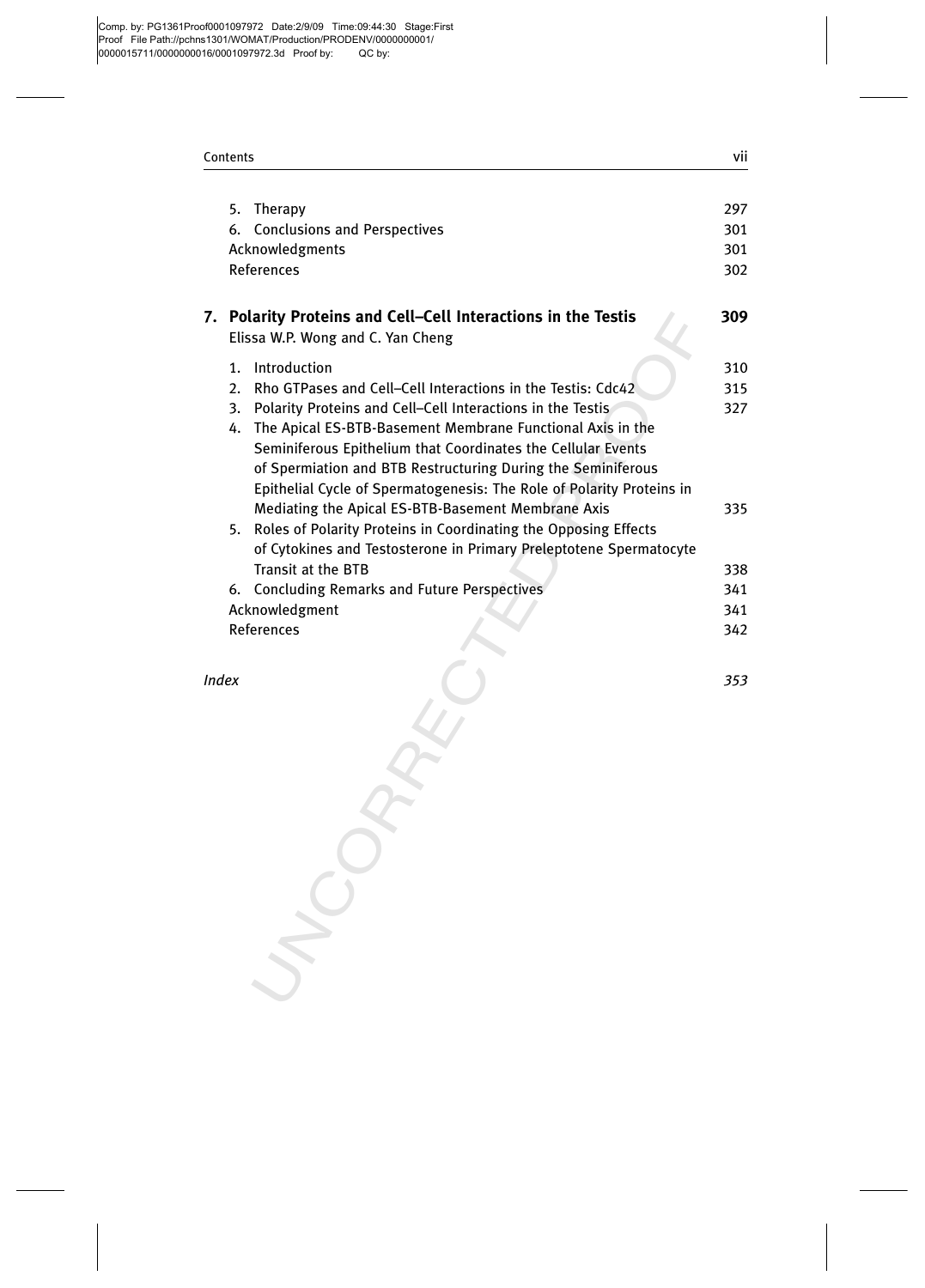Comp. by: PG1361Proof0001097972 Date:2/9/09 Time:09:44:30 Stage:First Proof File Path://pchns1301/WOMAT/Production/PRODENV/0000000001/ 0000015711/0000000016/0001097972.3d Proof by: QC by:

> NCORRECTED P. PROOF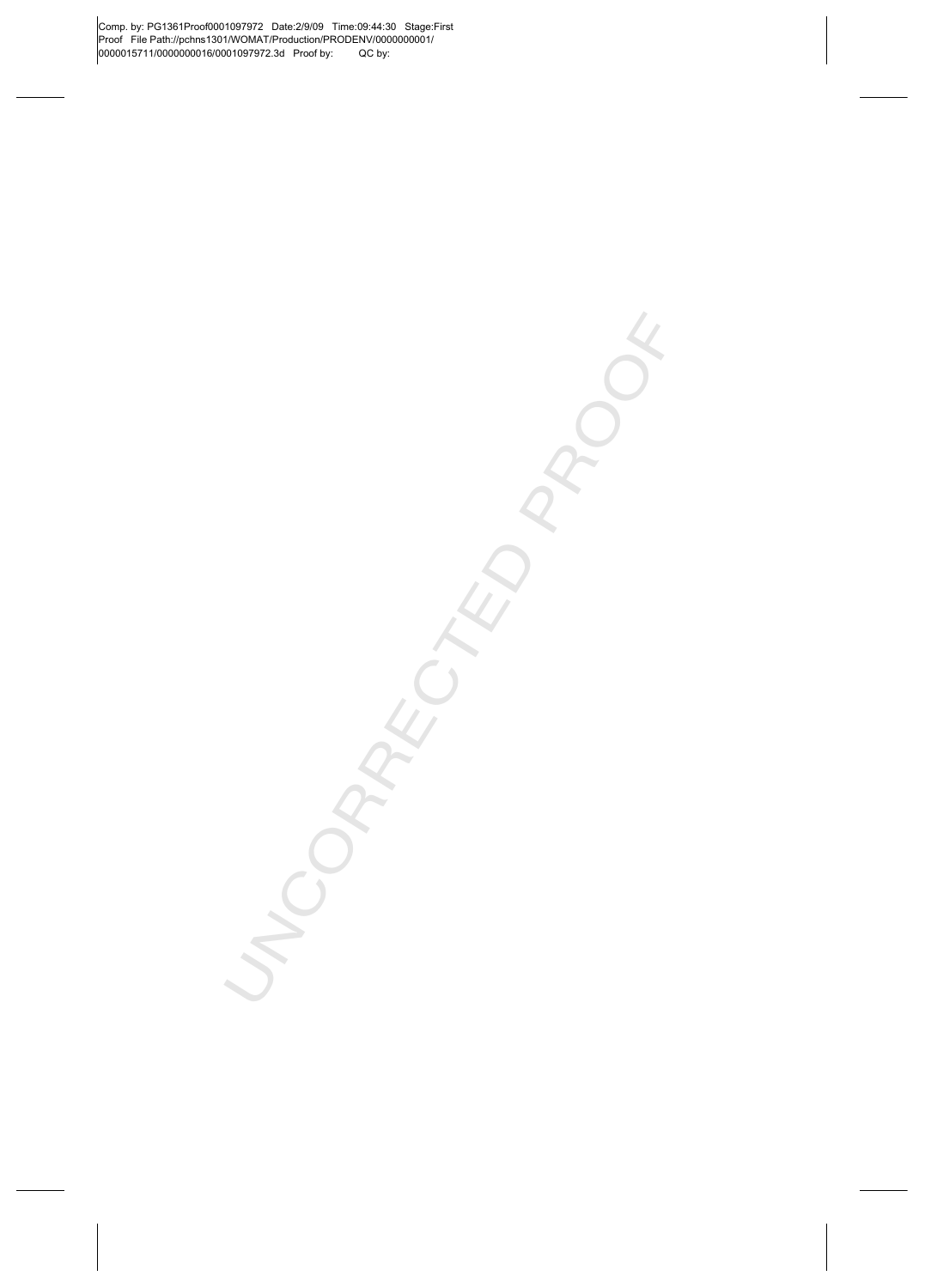Comp. by: PG1384Proof0001097969 Date:2/9/09 Time:06:56:01 Stage:First Proof File Path://pchns1301/WOMAT/Production/PRODENV/0000000001/ 0000015711/0000000016/0001097969.3d Proof by: QC by:

### **CONTRIBUTORS**

#### Vincent A'dunga

idge, Cambridge CB2<br>
versity of Toronto, To<br>
HPM, CH-8093 Z Department of Pathology, University of Cambridge, Cambridge CB2 1QT, United Kingdom

#### Joel Atallah

Department of Cell and Systems Biology, University of Toronto, Toronto, Ontario M5S 3G5, Canada

#### Yves Barral

Institute of Biochemistry, ETH Hönggerberg, HPM, CH-8093 Zurich, Switzerland

#### C. Yan Cheng

Mary M. Wholford Laboratory for Male Contraceptive Research, Center for Biomedical Research, Population Council, New York, New York 10065, USA

#### Paolo Chieffi

Dipartimento di Medicina Sperimentale, II Universita` di Napoli, 80138 Naples, Italy

#### Markus Engstler

Lehrstuhl für Zell- und Entwicklungsbiologie, Biozentrum der Universitaet Wuerzburg, Am Hubland, 97074 Wuerzburg, Germany

#### Mark C. Field

Department of Pathology, University of Cambridge, Cambridge CB2 1QT, United Kingdom

#### Renato Franco

Area Funzionale di Anatomia Patologica, Istituto Nazionale dei Tumori ''Fondazione G. Pascale,'' 80131 Naples, Italy

#### Brant Isakson

**Cheng**<br>
M. Wholford Laboratory for Male Contracep<br>
dical Research, Population Council, New York<br> **Chieffi**<br>
mento di Medicina Sperimentale, II Universit<br>
s<br> **Supplier**<br> **Supplier**<br>
the fürntle Zell- und Entwicklungsbiolog Robert M. Berne Cardiovascular Research Center, University of Virginia School of Medicine, Charlottesville, Virginia 29908, USA; and Department of Molecular Physiology and Biological Physics, University of Virginia School of Medicine, Charlottesville, Virginia 29908, USA

#### Scott Johnstone

Robert M. Berne Cardiovascular Research Center, University of Virginia School of Medicine, Charlottesville, Virginia 29908, USA